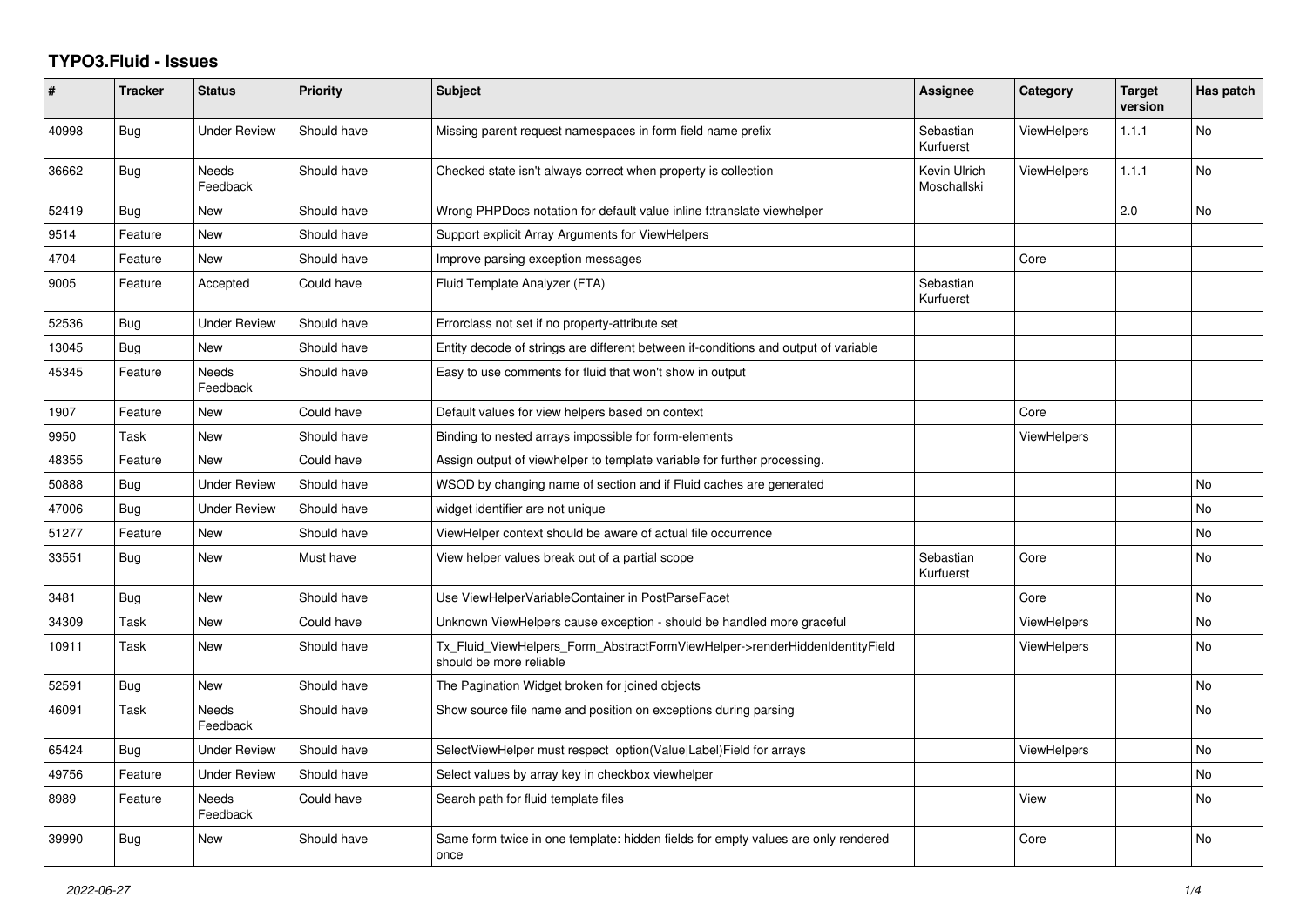| #     | <b>Tracker</b> | <b>Status</b>       | <b>Priority</b>      | Subject                                                                                       | <b>Assignee</b>        | Category    | <b>Target</b><br>version | Has patch |
|-------|----------------|---------------------|----------------------|-----------------------------------------------------------------------------------------------|------------------------|-------------|--------------------------|-----------|
| 33215 | Feature        | New                 | Should have          | RFC: Dynamic values in ObjectAccess paths                                                     |                        |             |                          | <b>No</b> |
| 38369 | Bug            | New                 | Must have            | Resource ViewHelpers should not fall back to request package                                  |                        | View        |                          | No        |
| 54195 | Task           | New                 | Should have          | Rename and move FormViewHelper's errorClass value, currently 'f3-form-error'                  | Adrian Föder           | ViewHelpers |                          | No        |
| 43072 | Task           | <b>New</b>          | Should have          | Remove TOKENS for adding templates fallback in Backporter                                     |                        | View        |                          | <b>No</b> |
| 43071 | Task           | New                 | Should have          | Remove TOKENS for adding fallback teplates in B                                               |                        |             |                          | No        |
| 42743 | Task           | <b>New</b>          | Should have          | Remove inline style for hidden form fields                                                    |                        |             |                          | No        |
| 39936 | Feature        | New                 | Should have          | registerTagAttribute should handle default values                                             |                        | ViewHelpers |                          | No        |
| 34682 | Bug            | <b>Under Review</b> | Should have          | Radio Button missing checked on validation error                                              |                        | ViewHelpers |                          | No        |
| 36655 | Bug            | New                 | Should have          | <b>Pagination Links</b>                                                                       |                        | Widgets     |                          | No        |
| 53806 | Bug            | <b>Under Review</b> | Should have          | Paginate widget maximumNumberOfLinks rendering wrong number of links                          | Bastian<br>Waidelich   | Widgets     |                          | <b>No</b> |
| 60271 | Feature        | <b>New</b>          | Should have          | Paginate viewhelper, should also support arrays                                               |                        |             |                          | <b>No</b> |
| 5933  | Feature        | Accepted            | Should have          | Optional section rendering                                                                    | Sebastian<br>Kurfuerst | ViewHelpers |                          | No        |
| 40064 | Bug            | New                 | Must have            | Multiselect is not getting persisted                                                          |                        | ViewHelpers |                          | No        |
| 33628 | Bug            | Needs<br>Feedback   | Must have            | Multicheckboxes (multiselect) for Collections don't work                                      | Christian Müller       | ViewHelpers |                          | <b>No</b> |
| 42397 | Feature        | New                 | Should have          | Missing viewhelper for general links                                                          |                        |             |                          | No        |
| 28549 | Bug            | New                 | Should have          | make widgets cacheable, i.e. not implement childnodeaccess interface                          |                        |             |                          | No        |
| 30555 | Feature        | <b>New</b>          | Could have           | Make TagBuilder more extensible                                                               |                        | Core        |                          | No        |
| 26658 | Task           | New                 | Won't have this time | Make Form ViewHelpers consistent                                                              |                        | ViewHelpers |                          | No        |
| 27607 | Bug            | New                 | Must have            | Make Fluid comparisons work when first element is STRING, second is NULL.                     |                        | Core        |                          | No        |
| 33394 | Feature        | Needs<br>Feedback   | Should have          | Logical expression parser for BooleanNode                                                     | <b>Tobias Liebig</b>   | Core        |                          | No        |
| 51100 | Feature        | New                 | Must have            | Links with absolute URI should have the option of URI Scheme                                  |                        | ViewHelpers |                          | <b>No</b> |
| 8491  | Task           | Needs<br>Feedback   | Should have          | link.action and uri.action differ in absolute argument                                        | Karsten<br>Dambekalns  | ViewHelpers |                          | <b>No</b> |
| 37095 | Feature        | New                 | Should have          | It should be possible to set a different template on a Fluid TemplateView inside an<br>action | Christopher<br>Hlubek  |             |                          | No        |
| 55008 | <b>Bug</b>     | <b>Under Review</b> | Should have          | Interceptors should be used in Partials                                                       | Christian Müller       |             |                          | No        |
| 57885 | <b>Bug</b>     | New                 | Must have            | Inputs are cleared from a second form if the first form produced a vallidation error          |                        |             |                          | No        |
| 56237 | Task           | New                 | Should have          | in-line (Condition) ViewHelpers should not evaluate on parsing                                |                        |             |                          | No        |
| 28553 | <b>Bug</b>     | New                 | Should have          | improve XHProf test setup                                                                     |                        |             |                          | No        |
| 59057 | Bug            | <b>Under Review</b> | Must have            | Hidden empty value fields shoud be disabled when related field is disabled                    | Bastian<br>Waidelich   | ViewHelpers |                          | No        |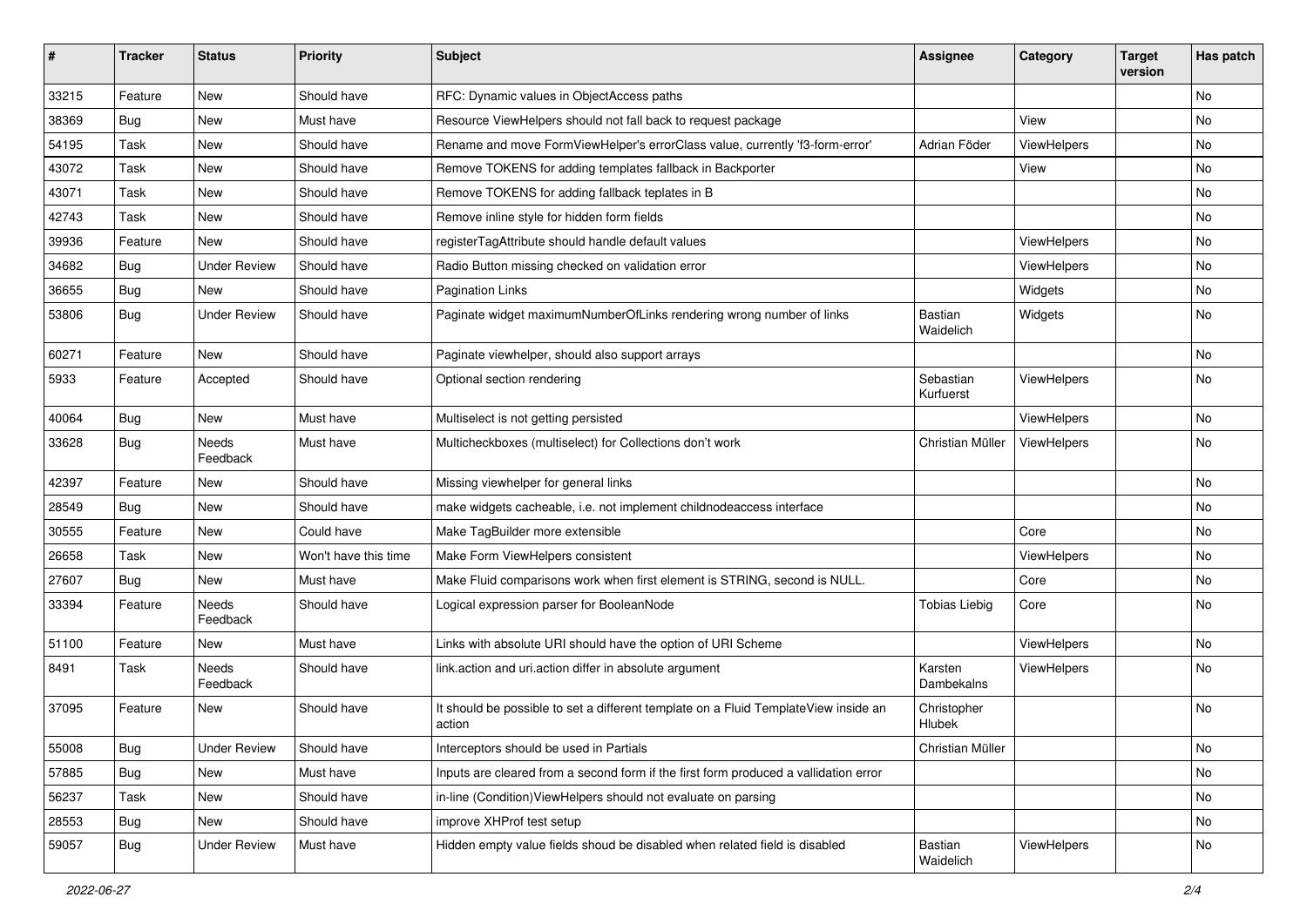| #     | <b>Tracker</b> | <b>Status</b>       | <b>Priority</b>      | Subject                                                                                                     | <b>Assignee</b>        | Category    | <b>Target</b><br>version | Has patch |
|-------|----------------|---------------------|----------------------|-------------------------------------------------------------------------------------------------------------|------------------------|-------------|--------------------------|-----------|
| 45394 | Task           | New                 | Should have          | Forwardport Unit test for standalone view                                                                   |                        | View        |                          | <b>No</b> |
| 5636  | Task           | <b>Under Review</b> | Must have            | Form_RadioViewHelper and CheckBoxViewHelper miss check for existing object<br>before it is accessed.        |                        |             |                          | No        |
| 47669 | Task           | <b>New</b>          | Should have          | FormViewHelper does not define the default request method                                                   |                        |             |                          | <b>No</b> |
| 58983 | Bug            | New                 | Should have          | format.date does not respect linebreaks and throws exception                                                |                        |             |                          | No        |
| 8648  | Bug            | New                 | Should have          | format.crop ViewHelper should support all features of the crop stdWrap function                             |                        | ViewHelpers |                          | No        |
| 49038 | Bug            | New                 | Must have            | form.select does not select the first item if prependOptionValue is used                                    |                        |             |                          | No        |
| 10472 | Feature        | <b>New</b>          | Could have           | Fluid Standalone distribution                                                                               |                        | Core        |                          | No        |
| 37619 | Bug            | New                 | Should have          | Fatal Error when using variable in name attribute of Section ViewHelper                                     |                        | ViewHelpers |                          | No        |
| 31955 | Feature        | New                 | Should have          | f:uri.widget                                                                                                |                        | Widgets     |                          | No        |
| 58921 | Bug            | New                 | Should have          | f:form.* VHs crash if NOT inside f:form but followed by f:form                                              |                        |             |                          | No        |
| 49600 | Bug            | New                 | Should have          | f:form tag shown as a HTML on frontend                                                                      |                        | ViewHelpers |                          | No        |
| 45153 | Feature        | New                 | Should have          | f:be.menus.actionMenuItem - Detection of the current select option is insufficient                          |                        |             |                          | No        |
| 54284 | Bug            | New                 | Should have          | Default Option for Switch/Case VH                                                                           |                        | ViewHelpers |                          | No        |
| 3725  | Feature        | New                 | Could have           | CSS Engine                                                                                                  | Christian Müller       | ViewHelpers |                          | No        |
| 52640 | Feature        | <b>Under Review</b> | Should have          | Create an UnlessViewHelper as opposite to the IfViewHelper                                                  | Marc Neuhaus           |             |                          | No        |
| 26664 | Task           | New                 | Won't have this time | Clean up Form ViewHelpers                                                                                   |                        | ViewHelpers |                          | No        |
| 38130 | Feature        | New                 | Should have          | Checkboxes and multiple select fields should have an assignable default value                               |                        |             |                          | No        |
| 60181 | Feature        | New                 | Could have           | Caching mechanism for Fluid Views/Templates                                                                 |                        | View        |                          | <b>No</b> |
| 3291  | Feature        | Needs<br>Feedback   | Should have          | Cacheable viewhelpers                                                                                       |                        |             |                          | No        |
| 46545 | Feature        | New                 | Should have          | Better support for arrays in options of SelectViewHelper                                                    |                        |             |                          | No        |
| 12863 | Bug            | New                 | Should have          | Attributes of a viewhelper can't contain a '-'                                                              | Sebastian<br>Kurfuerst | Core        |                          | <b>No</b> |
| 36410 | Feature        | <b>New</b>          | Should have          | Allow templates to send arguments back to layout                                                            |                        | ViewHelpers |                          | No        |
| 40081 | Feature        | New                 | Should have          | Allow assigned variables as keys in arrays                                                                  |                        |             |                          | No        |
| 60003 | Feature        | <b>New</b>          | Should have          | Add required-Attribute to f:form.password                                                                   |                        | ViewHelpers |                          | <b>No</b> |
| 46257 | Feature        | <b>Under Review</b> | Should have          | Add escape sequence support for Fluid                                                                       |                        | Core        |                          | No        |
| 28552 | <b>Bug</b>     | New                 | Should have          | (v5) write ViewHelper test for compiled run; adjust functional test to do two passes<br>(uncached & cached) |                        |             |                          | No        |
| 28550 | <b>Bug</b>     | New                 | Should have          | (v4) make widgets cacheable, i.e. not implement childnodeaccess interface                                   |                        |             |                          | No        |
| 28554 | Bug            | New                 | Should have          | (v4) implement feature flag to disable caching                                                              |                        |             |                          | No        |
| 28551 | <b>Bug</b>     | Accepted            | Should have          | (v4) backport VHTest                                                                                        | Sebastian<br>Kurfuerst |             |                          | No        |